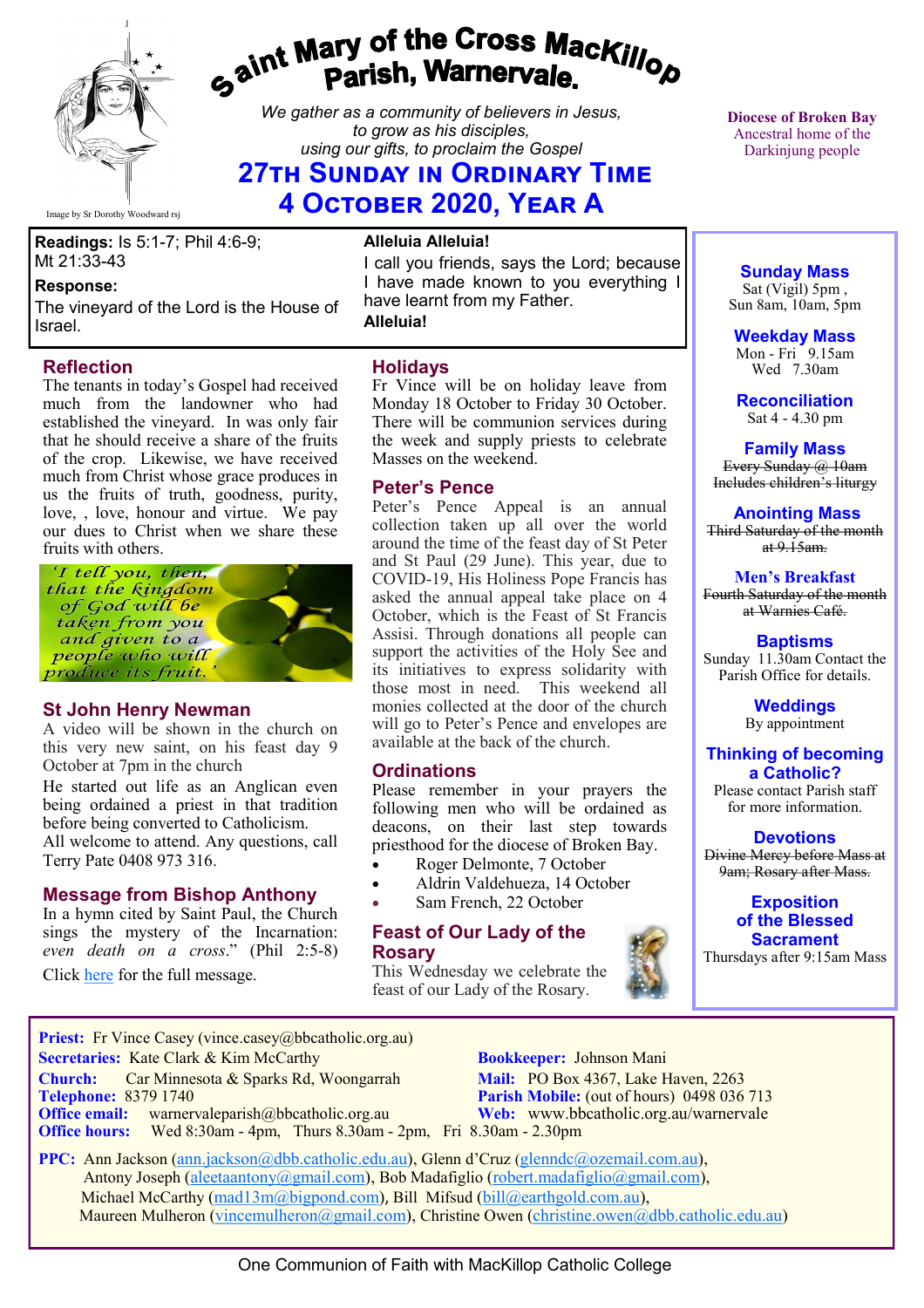### **Social Justice Social Justice: Seasons of Creation**

### **St Francis of Assisi**

During this weekend we conclude the Seasons of Creation with our remembrance of St Francis of Assisi whose Feast we would normally be celebrating today if it were not a Sunday. Pope Francis said in *#10 of Laudato Si,* "I believe that Saint Francis is the example par excellence of care for the vulnerable and of an integral ecology lived out joyfully and authentically… He was particularly concerned for God's creation and for the poor and outcast…He shows us just how inseparable the bond is between concern for nature, justice for the poor, commitment to society, and interior peace". This concluding Sunday invites us to prayer, petitions, and thanksgiving while issuing strong warnings to the leaders of faith communities and nations that they have been entrusted with care for Earth, are failing at it, and will be held responsible. It will be taken away from them and given to those who will produce its fruit.

We invite you to look at a short video by Bishop Barron on 'Laudato Si' at [https://youtube/zWEK8JXQoOM.](https://youtube/zWEK8JXQoOM) 

Our Creator God is the ultimate source of everything, the loving and selfcommunicating foundation of all that exists.

May God bless us with deep gratitude for our relationships with all creatures in the vast web of life. Amen.

And may God bless us with a spirit of global solidarity flowing from the Mystery of the Trinity, Creator, Word and Holy Spirit. Amen.

**Our next meeting is on 17 November at 2.30 pm. All are welcome.**

*Social Justice Committee Warnervale Catholic Church* **[www.marymackillopsocialjustice.word](http://www.marymackillopsocialjustice.wordpress.com) [press.com](http://www.marymackillopsocialjustice.wordpress.com)**  $N/M$ 

# holic Social Just

### **Social Justice Petition**

Last weekend the Social Justice Committee received 163 signatures across the four Masses *Thank you*

### **Coronavirus restrictions**

The **number of people** permitted to attend a church service is **100.** 

**All other restrictions continue** for hygiene and social distancing. Please **use hand sanitiser** and **keep 1.5 metres apart** when entering and leaving the church, when queuing for communion and when chatting before and after Mass. We are all encouraged to **wear a mask**  when visiting the church.

**Sign in sheets for Mass** are in the two folders in the breezeway. Please ensure you are signing in for the Mass you are attending.

The sign in sheet for **visits to the church**  are on the table at the back of the church. Please ensure the date and time are also recorded.

### **Catholicism**

After this course was enjoyed several years ago, we will be presenting it again. Starting on Monday  $5^{\text{th}}$  October 2020 at 7pm and continuing on successive Mondays over ten weeks.

The series explores the whole faith in light of the Transcendental Virtues – Truth, Goodness and Beauty. The beauty of the filming makes these very attractive, visible and presents examples from all around the world. Bishop Barron's commentary illustrates the points very well. You will be most welcome to attend any or all sessions.

Any questions, call Terry Pate 0408 973 316.

### **St Vincent de Paul**

### **The Rosalie Rendu Forum**

You are invited to take part in the Rosalie Rendu Forum (online) with a line-up of inspirational female leaders who will encourage us to reflect on the theme: Reimagining the future: Can we create more equitable communities post pandemic?

The poster is attached, and registration is at [https://www.eventbrite.com.au/e/](https://www.eventbrite.com.au/e/rosalie-rendu-2020-tickets-117725605455) [rosalie](https://www.eventbrite.com.au/e/rosalie-rendu-2020-tickets-117725605455)-rendu-2020-tickets-

[117725605455](https://www.eventbrite.com.au/e/rosalie-rendu-2020-tickets-117725605455)



### **This WeeK**

**Monday 5 October** 9:15am Communion service **Tuesday 6 October**

9:15am Mass Fr Vince

**Wednesday 7 October Our Lady of the Rosary** 7:30am Mass Fr Vince 9:15am Mass Fr Vince

**Thursday 8 October** 9:15am Communion Service

**Friday 9 October** 9.15am Mass Fr Vince

**Saturday 10 October** 4pm Reconciliation Fr Ken 5pm Mass Fr Ken

**Sunday 11 October** 8am Mass Fr Vince 10am Mass Fr Vince 11:30am Baptism Fr Vince 5pm Mass Fr Vince

### **First Holy Communion**

**Preparing for First HOLY COMMUNION** 



those in Year 4 or older who have made their Reconciliation. **Enrolment forms** are available now through the College and the Parish Office or at the back of the church.

Will be celebrated for

**Classes for MacKillop students in Year 4** will begin at MCC in Term 4, with Sr Ji Ji.

**Classes for students older than Year 4 or attending other schools**  will be run by Sr Ji Ji after Sunday 10am Mass on 25 October and 1 November. Much of the preparation will be done at home, with parents using the booklet you will receive when the enrolment form is lodged with the parish.

First Communion will be celebrated at **special Masses** at 2pm on Sat 7/11 and Sun 8/11; and then at 2pm on the following weekend, Sat  $14/11$  and Sun 15/11

There will need to be a limit of four guests for each child. Those who want to have more guests will need to arrange a weekday or another Sunday Mass. Any questions please contact the parish office 8379 1740 or email

warnervaleparish@bbcatholic.org.au

Please remember our sick: Kathy Outlaw, Finn McConnon, Judy Powell, Amelia Wenn, Mary Swift, John Ledger, Amelia Wenn, Marites Lawry, Terry Hardman, Tracey Mulheron, Ursula Barker, Anna Savia, Helen Elliot.

Deceased: Francis Rooney, John Paul, Joel Dark, Maureen Casey (Fr Vince's Mum), Margot Beckett, Fred Butterfield, Darrell Travis, Dorothy McGinlay (Karen's mother), Brian Shanks, Mary Kelly, Anne Bonnici.

Mass Intentions: Leo & Dominic Galea, Carmel Borg, Leah & Jessica Carroll, Tricia, Kylie, Amelia & Rebecca, Joan Firmstone, Ruben Nunez, Dulce Gica, George Pantos, Peter & Frank Walsh.

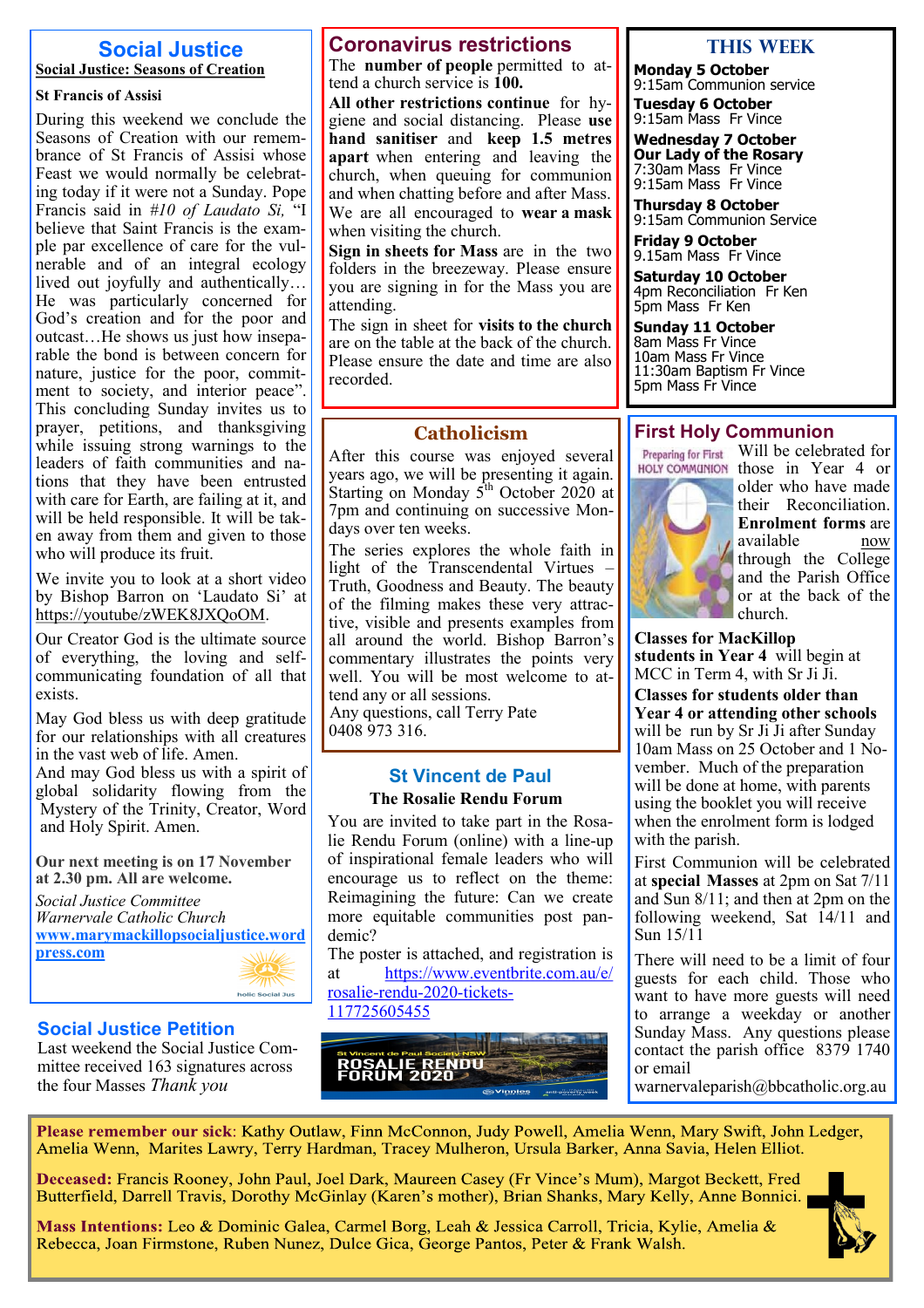# Readings at Mass

### **First reading Is 5:1-7**

### **The vineyard of the Lord God of hosts is the House of Israel.**

Let me sing to my friend the song of his love for his vineyard. My friend had a vineyard on a fertile hillside. He dug the soil, cleared it of stones and planted choice vines in it. In the middle he built a tower, he dug a press there too. He expected it to yield grapes, but sour grapes were all that it gave.

And now, inhabitants of Jerusalem and men of Judah, I ask you to judge between my vineyard and me. What could I have done for my vineyard that I have not done? I expected it to yield grapes. Why did it yield sour grapes instead? Very well, I will tell you what I am going to do to my vineyard: I will take away its hedge for it to be grazed on, and knock down its wall for it to be trampled on. I will lay it waste, unpruned, undug; overgrown by the briar and the thorn.

I will command the clouds to rain no rain on it.

Yes, the vineyard of the Lord of Hosts is the House of Israel,

and the men of Judah that chosen plant.

He expected justice, but found bloodshed, integrity, but only a cry of distress.

The word of the Lord.

### **Responsorial Psalm Psalm 79:9, 12-16, 19-20**

R The vineyard of the Lord is the House of Israel.

You brought a vine out of Egypt; to plant it you drove out the nations. It stretched out its branches to the sea, to the Great River it stretched out its shoots. R

Then why have you broken down its walls? It is plucked by all who pass by. It is ravaged by the boar of the forest, devoured by the beasts of the field. R

God of hosts, turn again, we implore, look down from heaven and see. Visit, this vine and protect it, the vine your right hand has planted. R

And we shall never forsake you again: give us life that we may call upon your name. God of hosts, bring us back; let you face shine on us and we shall be saved. R